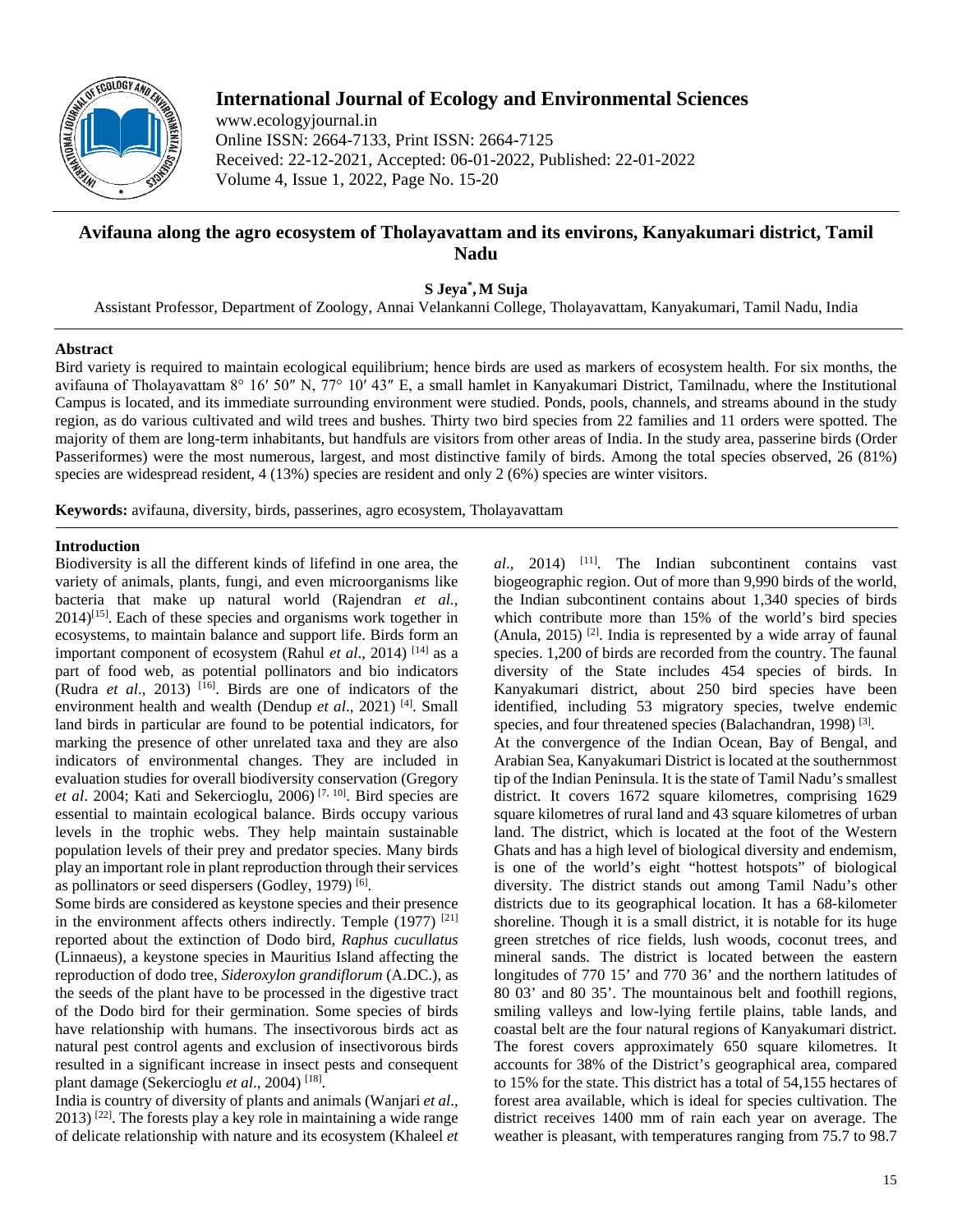degrees Fahrenheit. It is quite beneficial to growers. The district has a favourable agroclimatic condition that permits the production of a wide range of crops. The proximity of the equator, as well as topography and other climate variables, encourage the cultivation of a wide range of crops (Kanyakumari District Statistical Handbook, 2016)<sup>[9]</sup>.

Agneswari *et al.* (2019)<sup>[1]</sup> observed 20 species of birds in Suchindrum pond, Kanyakumari. Wetland birds of Kanyakumari were documented by Sridharan and Gupta (2006)<sup>[19]</sup>.

The study area Tholayavattam, is located in Vilavancode Taluk of Kanyakumari District in Tamilnadu. The study area consists of plantations of paddy, coconut, banana, farmlands of different species of plants including fruiting trees, shrubs, herbs and weeds which are homeland for insects and fresh water bodies like ponds, small pools, canals, channels, streams and salt water bodies like

estuary and sea.. The study area's bird variety has never been documented previously.

#### **Materials and Methods**

For six months, the avifauna of Tholayavattam, 8° 16′ 50′′ N, 77° 10′ 43′′ E, a small hamlet in Killiyoor Block, where the Institutional Campus is located, and its immediate surroundings were observed. Ponds, pools, channels, and streams abound in the study region, as do various cultivated and wild trees and bushes. Common birds of the study area were observed from August 2019 to January 2020. The identification of the bird species was done using keys available for passerine birds. The survey was carried out in the morning and evening hours. Binoculars were used to observe the birds, and Canon EOS R7 camera was used to photograph them.



#### **Fig 1**

#### **Results**

A total of thirty two species of birds were observed in the study area, belonging to 29 genera, 21 families and 13 orders in the study area (Table 1). According to IUCN red list, 100% species were listed as least concern (LC) (Fig. 1). Maximum number of species belong to Passeriformes (41%) commonly called Passerine birds (known as perching birds) namely, Yellow billed babbler, Rufous treepie, House crow, Sunbirds, Asian paradise

flycatcher, Robins, Orioles, Myna, Drongos and House sparrow. It is followed by Pelecaniformes with 4 species (13%) and Acciptriformes with 3 species (10%) of birds (Fig. 2). Among the total species observed, 26 (81%) species are widespread resident, 4 (13%) species are resident and only 2(6%) species are winter visitors (Fig. 3). In the present study two winter visitors were observed namely, Asian Paradise Flycatcher (*Terpsiphone paradise)* and Indian Golden Oriole *(Oriolus oriolus kundoo).*

**Table 1:** List of birds along with their taxonomic position, Zoological nomenclature, diet, habitat status of residency and IUCN status are given in the table.

| Sl. No. | <b>Common Name</b>                 | Order           | Family       | <b>Zoological Name</b>          | <b>Diet</b>                                                               | <b>Status of Residency</b> | <b>IUCN</b><br>Status |
|---------|------------------------------------|-----------------|--------------|---------------------------------|---------------------------------------------------------------------------|----------------------------|-----------------------|
| ı.      | Cattle egret                       | Pelecanifromes  | Ardeidae     | <i>Bubulcus ibis</i> (Linneaus) | insects                                                                   | Widespread resident        | LC.                   |
| 2.      | Indian Pond Heron   Pelecanifromes |                 | Ardeidae     | <i>Ardeola grayii</i> (Sykes)   | Fishes and small fresh<br>water invertebrates                             | Widespread resident        | LC                    |
| 3.      | <b>Striated Heron</b>              | Pelecanifromes  | Ardeidae     | Butroides striata (L.)          | Aquatic prey                                                              | Widespread resident        | LC                    |
| 4.      | Shikra                             | Accipitriformes | Accipitridae | Accipiter badius<br>(Gmelin)    | Mammals, birds, reptiles, Widespread resident<br>fish, crabs, and insects |                            | LC                    |
| 5.      | <b>Black kite</b>                  | Accipitriformes | Accipitridae | Milvus migrans<br>(Boddaert)    | Mammals, birds, reptiles, Widespread resident<br>fish, crabs, and insects |                            | LC                    |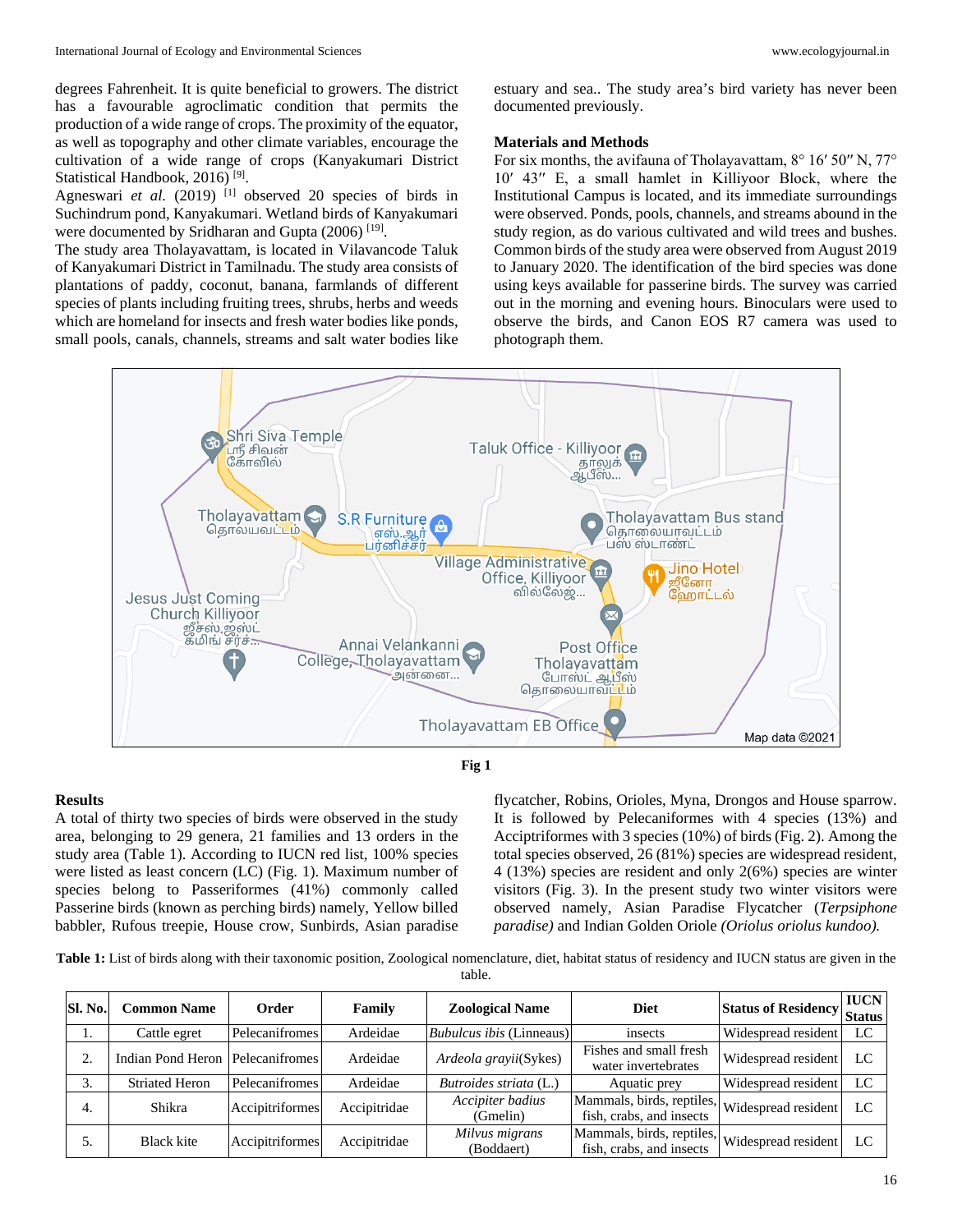| 6.  | Brahminy kite                                      | Accipitriformes | Accipitridae                     | Haliastur indicus<br>(Boddaert)         | Mammals, birds, reptiles,<br>fish, crabs, and insects                                                                 | Widespread resident        | LC                         |
|-----|----------------------------------------------------|-----------------|----------------------------------|-----------------------------------------|-----------------------------------------------------------------------------------------------------------------------|----------------------------|----------------------------|
| 7.  | Asian Koel                                         | Cuculiformes    | Cuculidae                        | Eudynamys scolopaceus<br>(L.)           | insects                                                                                                               | Widespread resident        | $_{\rm LC}$                |
| 8.  | Southern Coucal                                    | Cuculiformes    | Cuculidae                        | Centropus sinesis parroti<br>(Stephens) | grasshoppers, beetles,<br>caterpillars, field mice,<br>lizards, snakes, large<br>insects, snail, mice, bird's<br>eggs | Resident                   | LC                         |
| 9.  | Lesser goldenback<br>woodpecker                    | Piciformes      | Picidae                          | Dinopium benghalense<br>(L.)            | Termites, ants, pupae of<br>wood boring beetles                                                                       | Widespread resident        | LC                         |
| 10. | Yellow billed<br>babbler                           | Passeriformes   | Timaliidae                       | Turdoides affinis<br>(Jerdon)           | Insects, grains, nectar and<br>berries                                                                                | Resident                   | LC                         |
| 11. | Rufoustreepie                                      | Passeriformes   | Corvidae                         | Dendrocitta vagabunda<br>(Latham)       | insects and other small<br>invertebrates, eggs, grain<br>and fruits                                                   | Widespread resident        | LC                         |
| 12. | House crow                                         | Passeriformes   | Corvidae                         | Corvu ssplendens<br>(Vieillot)          | small reptiles, mammals,<br>insects and other small<br>invertebrates, eggs,<br>nestlings, grain and fruits            | Widespread resident        | LC                         |
| 13. | Loten's Sunbird                                    | Passeriformes   | $\overline{\text{N}$ ectarinidae | Cinnyris lotentia (L.)                  | nectar                                                                                                                | Resident                   | LC                         |
| 14. | Purple sunbird                                     | Passeriformes   | Nectarinidae                     | C. asiaticus (Latham)                   | nectar                                                                                                                | Widespread resident        | $\overline{LC}$            |
| 15. | Asian paradise<br>flycatcher                       | Passeriformes   | Monarchidae                      | Terpsiphone paradisi<br>(L.)            | insects                                                                                                               | Winter visitor             | $_{\rm LC}$                |
| 16. | Oriental magpie<br>robin                           | Passeriformes   | Muscicapidae                     | Copsychus saularis (L.)                 | Insects and fruits                                                                                                    | Widespread resident        | LC                         |
| 17. | Indian robin                                       | Passeriformes   | Muscicapidae                     | Saxicoloides fulicatus<br>(L.)          | Insects and fruits                                                                                                    | Widespread resident        | LC                         |
| 18. | Indian golden oriole                               | Passeriformes   | Oriolidae                        | Oriolus oriolus kundoo<br>(Sykes)       | Insects and fruits                                                                                                    | Winter visitor             | LC                         |
| 19. | Black hooded oriole                                | Passeriformes   | Oriolidae                        | O. xanthornus (L.)                      | Insects and fruits                                                                                                    | Widespread resident        | LC                         |
| 20. | Common myna                                        | Passeriformes   | Sturnidae                        | Acridotheres tristis (L.)               | Insects and fruits                                                                                                    | Widespread resident        | LC                         |
| 21. | <b>Black</b> drongo                                | Passeriformes   | Dicruridae                       | Dicrurus macrocercus<br>(Vieillot)      | insects                                                                                                               | Widespread resident        | LC                         |
| 22. | House sparrow                                      | Passeriformes   | Passeridae                       | Passer domesticus (L.)                  | seeds                                                                                                                 | Widespread resident        | LC                         |
| 23. | Yellow wattled<br>lapwing                          | Charadriiformes | Charadriidae                     | Vanellus malabaricus<br>(Boddaert)      | invertebrates                                                                                                         | Resident                   | LC                         |
| 24. | Red wattled lapwing Charadriiformes                |                 | Charadriidae                     | V. indicus (Boddaert)                   | invertebrates                                                                                                         | <b>Widespread Resident</b> | LC                         |
| 25. | <b>Indian Peafowl</b>                              | Galliformes     | Phasianidae                      | Pavo cristatus (L.)                     | Seeds, fruits, buds, roots<br>and leaves                                                                              | Widespread Resident        | LC                         |
| 26. | Spotted owlet                                      | Strigiformes    | Strigidae                        | Athene brama<br>(Temminck)              | Small animals and<br>invertebrates                                                                                    | Widespread Resident        | LC                         |
| 27. | Spotted dove                                       | Columbiformes   | Columbidae                       | Stigmatopelia<br>chinensis (Scopoli)    | Seeds, fruits, buds, and<br>leaves                                                                                    | Widespread Resident        | LC                         |
| 28. | Common pigeon or<br>rock dove                      | Columbiformes   | Columbidae                       | Columba livia (Gmelin)                  | Seeds, fruits, buds, and<br>leaves                                                                                    | Widespread Resident        | $\mathop{\rm LC}\nolimits$ |
| 29. | Common Kingfisher                                  | Coraciformes    | Alcedinidae                      | Alcedo atthis (L.)                      | Fish, tadpoles and<br>invertebrates                                                                                   | Widespread Resident        | LC                         |
| 30. | Indian cormorant                                   |                 | Pelecanifromes Phalacrocoracidae | Phalacrocorax fuscicolis<br>(Stephens)  | fish                                                                                                                  | Widespread Resident        | LC                         |
| 31. | Rose ringed parakeet<br>or Ring necked<br>parakeet | Psittaciformes  | Psittaculidae                    | Psittacula krameri<br>(Scopoli)         | Fruits, seeds, buds, nectar<br>and pollen                                                                             | Widespread Resident        | LC                         |
| 32. | <b>Brown Headed</b><br>Barbet                      | Piciformes      | Megalaimidae                     | Psilopogon zeylanicus<br>(Gmelin)       | fruits                                                                                                                | Widespread Resident        | LC                         |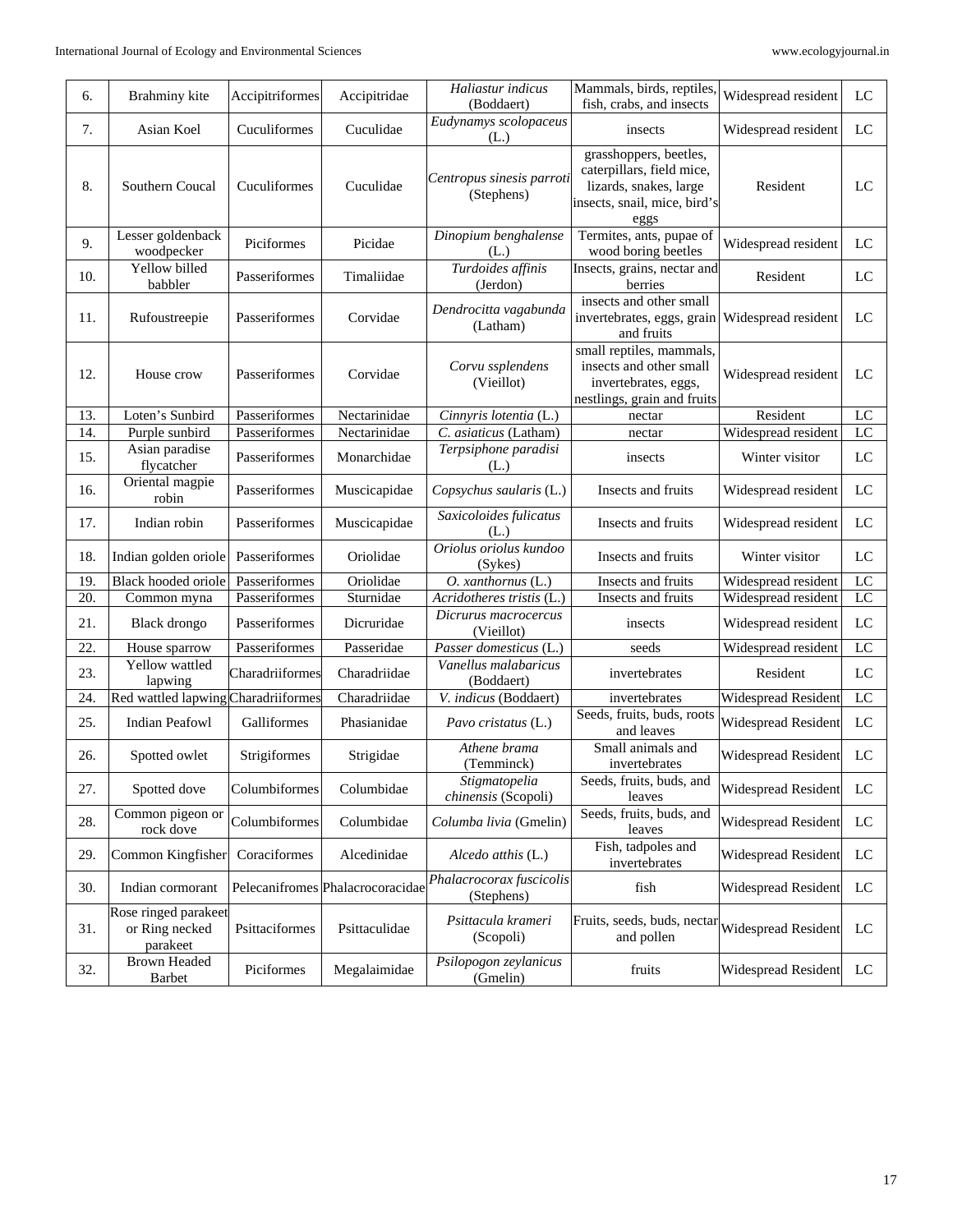

**Fig 2:** IUCN Status of Birds in the Study Area. LC – Least Conern; VU – Vulnerable; NT- Near Threatened



**Fig 3:** Species abundance in order wise in the study area



**Fig 4:** Status of birds in the study area. WR-Widespread Resident; R-Resident; WV-Winter Visitor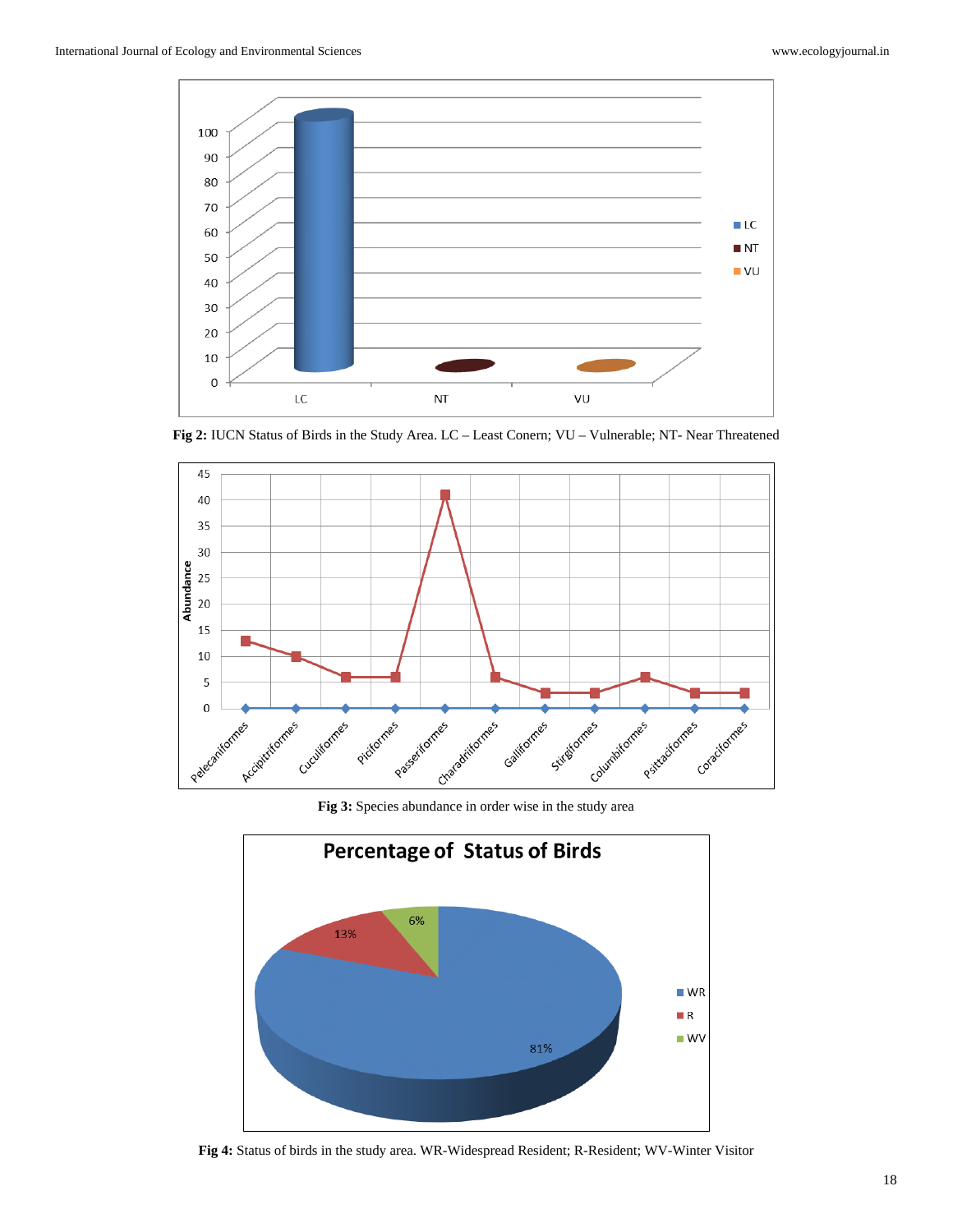#### **Discussion**

Birds from 19 different families were seen in the study region. The Ardidae and Phalacrocoracidae families of birds eat primarily fish and tiny aquatic invertebrates, while the Accipitridae family of birds is carnivorous, eating mammals, small birds, reptiles, fish, amphibians, crabs, and molluscs. Small animals and invertebrates are eaten by the Charadridae, Cuculidae, Strigidae, and Alcedinidae families of birds. Picidae, Dicruridae, Oriolidae, Monarchidae, and Muscicapidae are insectivorous bird families. The Nectarinidae family of birds feeds mostly on nectar. The Corvidae and Sturnidae families of birds are omnivores, while the Passeridae, Columbidae, Megalaimidae and Psittaculidae families of birds subsist on fruits, seeds, and buds. Seeds, fruits, buds, roots, and leaves are common foods for Phasianidae family birds (Grimmett *et al*.,  $2013$ <sup>[8]</sup>. The research area's abundance of Passeriformes is attributed to climatic factors, food availability, and nesting facilities. In the saltpan of Rajakkamangalam in Kanyamumari district, the major orders Pelecaniformes and Passeriformes are represented by 19 families (Prasanth,  $2020$ <sup>[13]</sup>. The Passeriformes are the largest order of birds and one of the most diverse groups of terrestrial animals (Gill and Donsker, 2015) [5]. Inland species residing near human habitations, plantations, and gardens made up the majority of the birds seen in the village (Grimmett *et al*.,  $2013$ <sup>[8]</sup>. The terrestrial ecosystem is rich in bird diversity, providing avian life with a suitable habitat, as well as good availability and climatic conditions (Mehmood *et al.*, 2018)<sup>[12]</sup>. The availability of various types of food contributes to the diversity of birds in the study area, which supports Tanveer *et al*.  $(2002)$  <sup>[20]</sup> findings that various types of foods directly or indirectly benefit the avian fauna, particularly Passeriformes. The study region impounds with small fresh water bodies and an estuary at Thengapattinam of the Arabian Sea, and the Kanyakumari district consists of a diversity of flora due to the prevalence of forest area, and it consists of many wild plants, shrubs, and herbs that serve as a home for insects. As a result, just a few Accipitridae birds were found in the study area. Sekercioglu (2006) [17] stated that birds occupy a wide range of ecological positions. While some birds are generalists, others are highly specialised in their habitat or food requirements. Even within a single habitat, such as a forest, the niches occupied by different species of birds vary, with some species feeding in the forest canopy, others beneath the canopy, and still others on the forest<br>floor. Forest birds may be insectivores, frugivores. Forest birds may be insectivores, frugivores, and nectarivores.

## **Conclusion**

Kanyakumari district is a home for a variety of birds. The favourable climate encourages birds to make their home here. The quantity of different species of birds in a given location is determined by the availability of habitat facilities. Food, shelter, and breeding habitat give a safe haven for a wide range of species in the study area. Nonetheless, manmade activities such as mountain quarrying, monoculture, habitat degradation and fragmentation and deforestation pose a threat to bird diversity around the study area. Hence, the protection of birds is inevitable to maintain the ecological balance.

#### **References**

- 1. Agneswari S, Amutha S, Anisha M. Survey of water bird diversity in Suchindrum pond, Kanyakumari. Journal of Applied Science and Computations,2019:VI(V):2554-2560.
- 2. Anula J. Studies on the status of the birds inhabiting Sirpur lake Indore, MP, with reference to the changing environment. Res. J. Recent Sci,2015:4:18-21.
- 3. Balachandran S. Migratory threatened and rare birds of Kanyakumari district. Proc. Seminar on endangered fauna of Kanyakumari district, Tamil Nadu. Ed.: R. S. Lal Mohan, 1998, 38-39.
- 4. Dendup P, Wangdi L, Jamtsho Y, Kuenzang P, Gyeltshen D, Tash T *et al*. Bird diversity and conservation threats in Jigme Dorji National park, Bhutan*.* Global Biology and Conservation,2021:30:1-13.
- 5. Gill F, Donsker D. (Eds) IOC World bird list (v 5.1), 2015. doi 10.14344/IOC.ML.5.*1 www.worldbirdnames.org* [Accessed 2017/12/11].
- 6. Godley EJ. Flower biology in New Zealand. New Zealand Journal of Botany,1979:17:441-446.
- 7. Gregory RD, Noble DG, Custance J. The state of play of farmland birds: population trends and conservation status of lowland farmland birds in the United Kingdom. Ibis,2004:146(2):1-13.
- 8. Grimmett R, Inskipp C, Inskipp T. Birds of the Indian subcontinent. 2<sup>nd</sup> edn, Oxford University Press, 2013.
- 9. Kanyakumari District Statistical Handbook, 2016
- 10. Kati VI, Sekercioglu CH. Diversity, ecological structure, and conservation of the land bird community of Dadia reserve Greece. *Diversity and Distributions*,2006:12:620-629.
- 11. Khaleel BS, Praveen D, Krishna S, Sudarsana, G. Impact of climate change on Yerramalais forest of Eastern Ghats of Kurnool District, Andhra Pradesh, India and options for adaptation*.* Intl. J. Biodiv. Conserv,2014:6(3):210-216
- 12. Mehmood S, Khan B, Raza H, Ahmad R, Muhammad A,Ali Z. Assessmenr of seasonal distribution and threats to avian fauna of Lahore Safari Zoo. Pakistan Journal fo Zoology,2018:50(2):1-8.
- 13. Prasanth A. Avifaunal diversity of abandoned saltpan of Rajakkamangalam, Kanyakumari District, Tamil Nadu. A Journal of Composition Theory, 2020:Vol. III: 704-724. ISSN: 0731-6755.
- 14. Rahul K, Rajes M, Agarwal S, Sahi DN. Birds of Srinagar city, Jammu and Kashmir, India. *Intl.* J. Biodiv. Conser,2014:6(3):210-216.
- 15. Rajendran A, Aravindhan V, Sivalingam A. Biodiversity of the Bharathiar University Campus India: A floristic approach. Int. J. Biodivers. Conserv,2014:6(4):308-319.
- 16. Rudra NP, Pratap UD, Rajesh KM, Arun KM. Checklist of birds in and around Ansupa lake, Odisha, India. Intl. Res. J. Environ. Sci,2013:2(11):9-12.
- 17. Sekercioglu CH. Old World Flycatchers to Old World Warblers. Handbook of the birds of the World. JosepdelHoyo, Andrew Elliott and david Christie (eds,). Handbook of the Birds of the World, Lynx Editions,2006:11:48.
- 18. Sekercioglu CH, Daily GC, Ehrlich PR. Ecosystem sequences of bird declines. www. Pnas. org/cgl/dol/10.1073/pnas.0408049101,2004